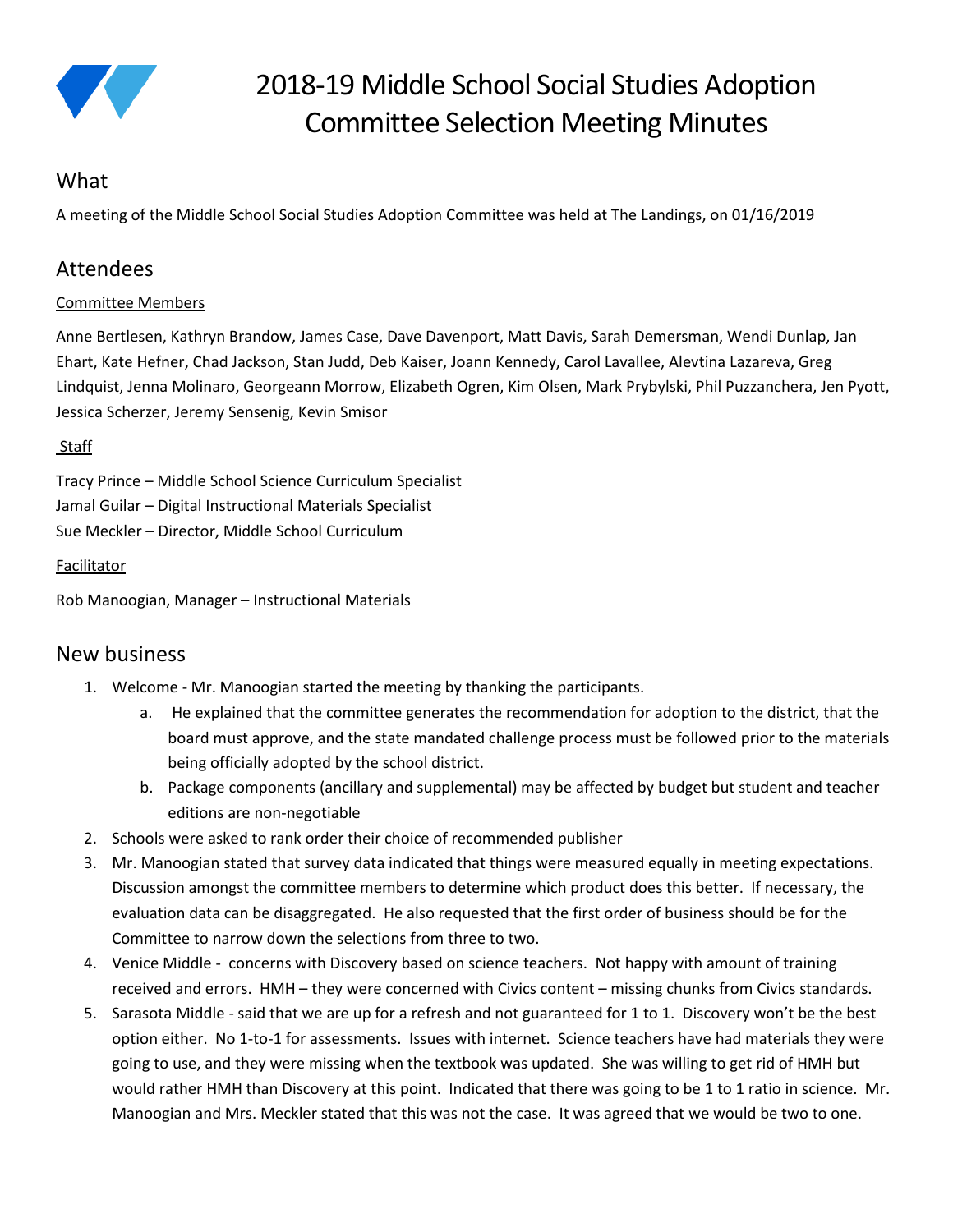- 6. Sarasota Middle- Discovery workbook is not helpful. They prefer the workbook from HMH and mentioned that cell phone policy may change access to codes in Discovery book. Mrs. Meckler updated the committee on the status of the cell phone policy discussion at the district level.
- 7. Woodland Middle Referenced the ability to use QR codes in the Discovery materials. Discovery videos are current and high resolution – did an excellent job with images. HMH was more dated. Felt that McGraw-Hill and Discovery were better with content for World.
- 8. Pine View commented that that works well in World History but may not be as important in Civics and US. Jenna liked the organization and layout of Discovery, but a downfall is solely an online platform.
- 9. Heron Creek concerns regarding access to internet access in the remaining remote areas of south county
- 10. Woodland Middle said that Discovery might not be a viable option due to the tech issue. What would happen if the Discovery votes were recast for the other two?
- 11. Mr. Manoogian discussed the changes in technology for all publishers. The last social studies adoption was five years ago so none of the publishers had technology in place that mirrors what they offer today.
- 12. Pine View Discovery might be in running if they had a textbook. Mr. Manoogian added that the Science teachers wanted a textbook, so Discovery responded by creating a print version of online platform. They have come further with the workbook in Social Studies.
- 13. WMS said that they wanted to move their #1 from Discovery to McGraw-Hill with Discovery being moved to #2.
- 14. Mrs. Meckler addressed a question and concern about professional development. Discovery provided more hours than any publisher before. If teachers didn't feel they got enough training, it may be because of how the training was structured. One-way PD was addressed was for teachers to meet for 2 hrs. 6, 7, 8 grades in 2-hr chunks at each school for a more personalized experience rather than big massive trainings. Admin needs to know if teachers are dissatisfied so Sue can be informed. We are asking what teachers want the PD to be.
- 15. Brookside -asked to eliminate Discovery schools were unanimous in voting for elimination. Sarasota Middle wanted to clarify that the vote meant that Discovery had been removed from consideration. Mr. Manoogian confirmed this.
- 16. Conversation prior to voting. Sarasota Middle stated that McGraw-Hill added the book and the Study Smart, LearnSmart. The textbook is identical. Online textbook can now be typed directly in it and videos have changed with more images. Brookside added that assessment was added to make it better. Students can mark and translate.
- 17. Can someone make an argument for HMH? Lexile is higher- Pine View. WMS said Lexile is higher, but the workbook is a simpler read than textbook.
- 18. McIntosh Middle HMH is written more clearly. McGraw-Hill is the devil we know. They have made the workbook more complicated. HMH workbook is better.
- 19. Venice Middle said that the McGraw-Hill workbook was meant as a supplement. HMH was missing standard alignment for Civics and there are huge gaps. It may be written well, but what about the alignment.
- 20. McIntosh Middle said that it is frustrating with McGraw-Hill that the textbook is weaker and ineffective.
- 21. Sarasota Middle We can look elsewhere to fill gaps, but we must think about first year teachers. If they follow the textbook, their kids will have gaps. Pine View said to give new teachers more credit but that it could be done with both books. Sarasota Middle remembers the last adoption and that we had to look at the big picture because we can only pick one.
- 22. Brookside said McGraw-Hill Study Smart will help his lower level students more. Heron Creek said that HMH went into much more detail, but the McGraw-Hill online impressed her. Addresses timeline, vocabulary, foldables, with questions. It is not a copy of the textbook or the workbook. She liked the way they redesigned